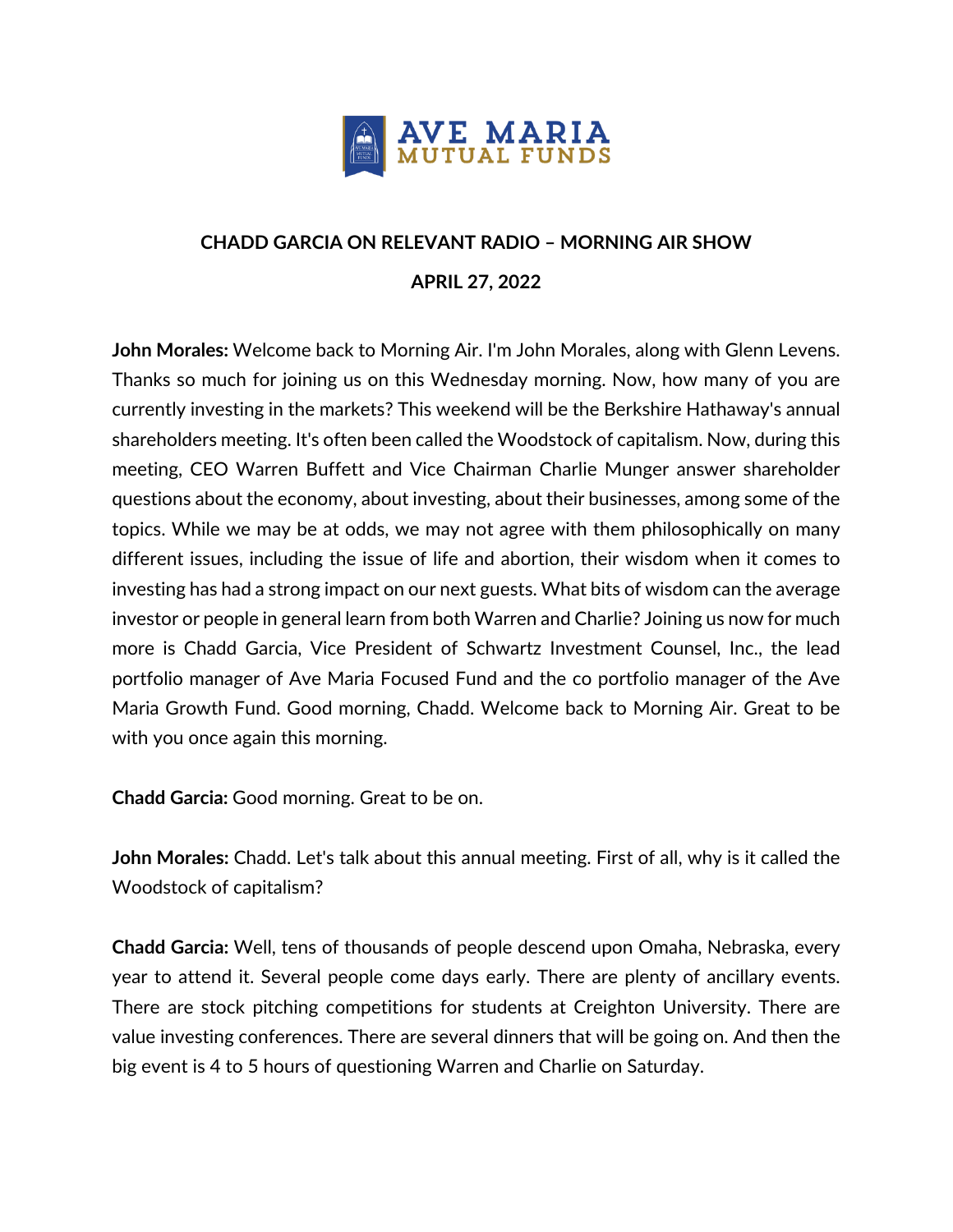**John Morales:** Absolutely. And I imagine, you know, these are two very successful men. Warren Buffett, of course, one of the world's richest men on the planet. What are some of the main bits of wisdom we can learn from Warren Buffett?

**Chadd Garcia:** Well, when you are looking at Warren, I think you can break his wisdom down into investment lessons. And he's one of the all-time investment greats. And then there's general life lessons. So, I think we can dive into to each of them. But with respect to investment lessons, I think one of the first lessons that always jumped out at me is invest in companies that you understand. So, know the businesses that you're invested in and the risks that you're taking with owning it. I think this goes along the lines of, you know, do your own homework; do your own work. And not to follow crowds into investments if they look lucrative but you don't understand the businesses.

**John Morales:** Absolutely. And it's super important to do your homework, like you said. And this is something that we can learn from Warren Buffett, who obviously always traditionally does his homework. It's really important to understand what companies invest in.

**Chadd Garcia:** Right? Right. One lesson that he often talks about is to invest in companies as an owner and not a speculator. And what he means is, don't think of buying a stock as buying a piece of paper. Think of it as buying a share of an entire company. If you own a car dealership in a town, you wouldn't sell it just because somebody offered you a higher price today than yesterday. You know, if you own a business, you're going to be in it for the long term - once you take that mindset, when investing in stocks.

**John Morales:** Would you say that it's common to watch the markets regularly when we invest? How can we have a long-term approach to investing?

**Chadd Garcia:** Well, I think Warren would advise one to not watch the markets regularly. If you if you look at his office, which you know, there are several pictures of it, you won't find a computer. You won't find a Bloomberg terminal with stock prices flashing on it. Wealth generation comes from compounding your capital over a long period of time. And so, if he's going to invest in a business, I think he's once said, if you won't own a business for ten years, don't own it for 10 minutes. So, he certainly has a long-term view. When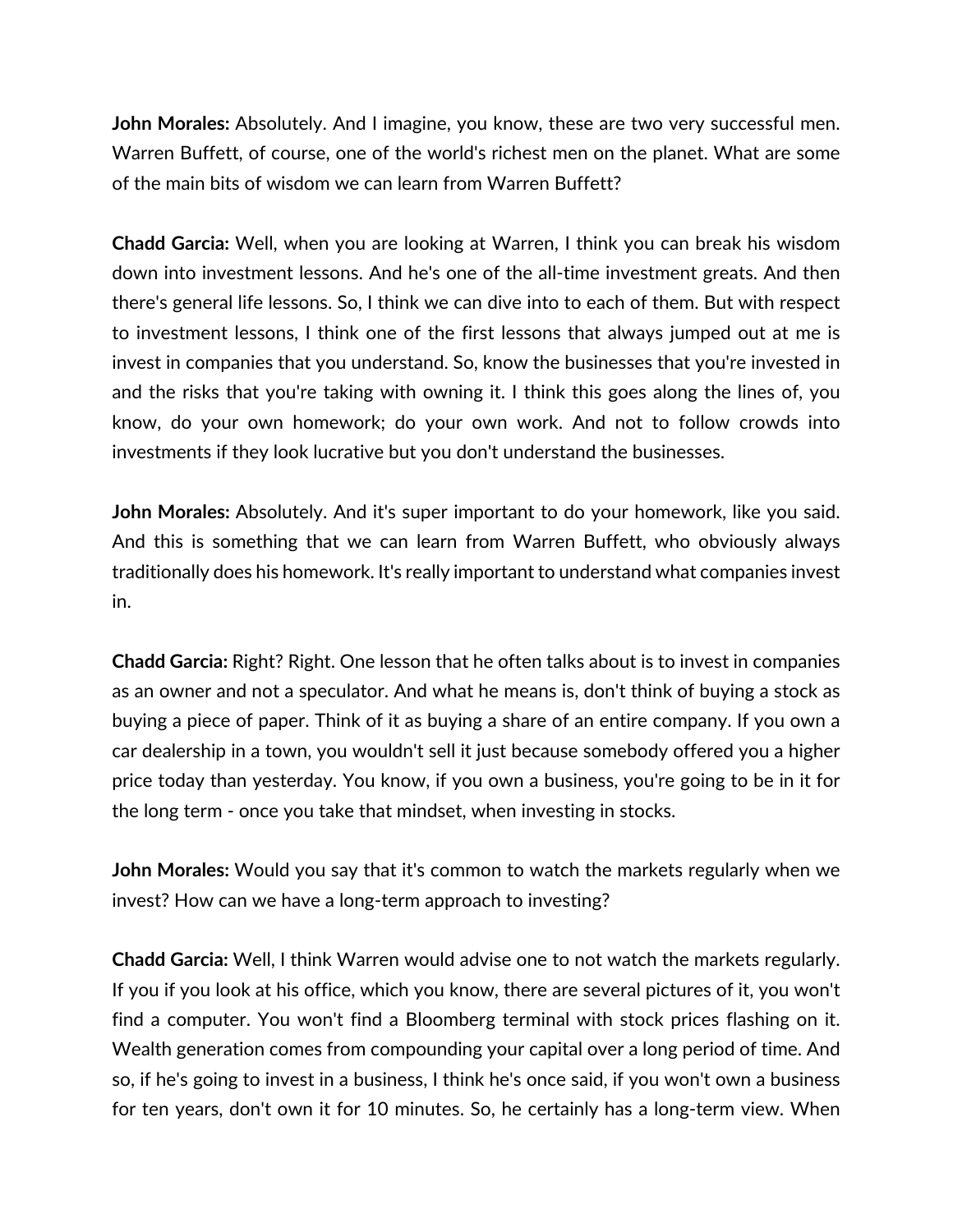he's minus stock, he's not going to be in and out of it just because it might go up a little bit or down a little bit on a day-to-day basis.

**John Morales:** And obviously, when Warren Buffett speaks about investments, people listen. But he also has some interesting life lessons that he is passing on to many of us. What can we learn from Warren Buffett in terms of life lessons?

**Chadd Garcia:** One lesson I've been trying to teach my eight-year-old daughter is to have an inner scorecard, measure yourself on what's important to you and in adherence to your values, and don't worry what others think of you. I think that's one of the best lessons that Warren has.

**John Morales:** He's also big on talking about marrying the right person and really trying to take care of your body and your mind. And he has quite a bit of advice if you ask him about real life.

**Chadd Garcia:** Yeah. He does say to marry the right person. It's one of the most important decisions of your life, because the people that you associate with help determine the type of person you'll become. Followed by your spouse, be choosy on whom you associate with in business, your business partners, and what companies you go to work for. But with respect to taking care of your mind and body, he often talks to high school students, and whenever he does, he says, imagine that I will buy you a car on your 16th birthday. You can have any car that you want. But the catch is, it's the only one you're ever going to get the rest of your life. How will you take care of that car? Will you read the owner's manual? Will you get it serviced regularly? Because that is what you're given with your mind and body. You can't wait until you're 50 years old to start taking care of it. You need to start early on.

**John Morales:** Great advice, a wonderful perspective, Chadd, to prepare for our chat here this morning. I was actually watching some highlights of last year's annual meeting of with Berkshire. And it's interesting to see the two of these guys, two very high profile, very successful men in Warren Buffett, the CEO and the vice chairman of Berkshire and Charlie Munger, sitting there answering all these questions. Charlie also has a lot to offer, and he gives some advice on life lessons. What can we learn from Charlie?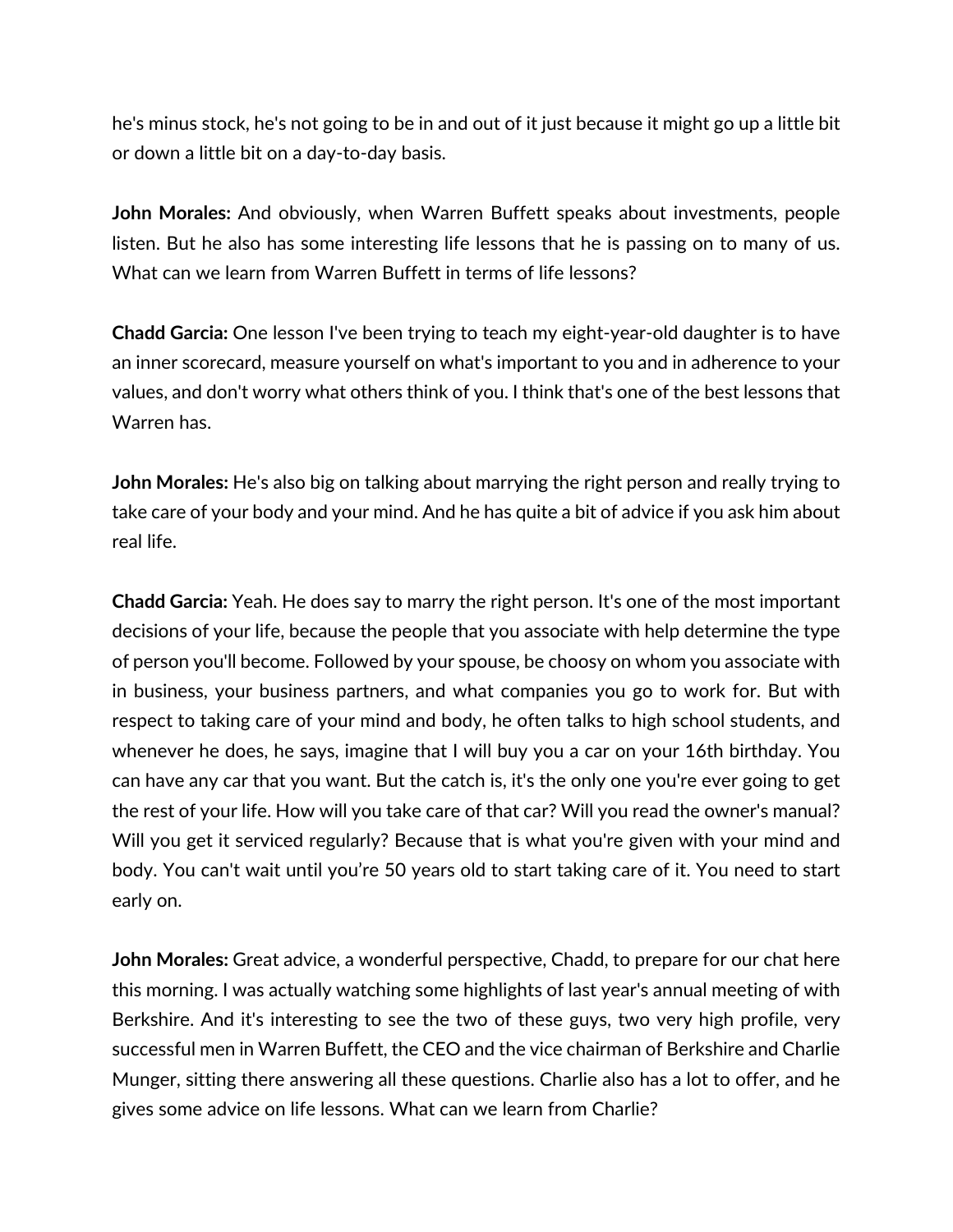**Chadd Garcia:** Charlie, of the two, he's more my favorite to listen to. I get a lot from his advice and him, like Warren, advises to read constantly. And if I can take this back to Warren's view of taking care of your mind and body, I mean, I think that one way of taking care of your mind is to read constantly. Charlie is approaching one hundred years old. Warren's 91. Their former colleague, Lou Simpson, who I knew personally, passed away this year at 85. All three of them are as sharp as they come, which is impressive given their age. And I think that one thing that they all have in common is that they all read constantly. We try to read 4 to 5 hours a day. And so, I think that reading is probably the key to keeping their minds sharp at their ages. Charlie also talks a fair amount with respect to reading, he says, try to go to bed every night a little wiser than you woke up.

**John Morales:** Great advice. Great advice.

**Chadd Garcia:** And then I think he's most known for using mental models. So, Charlie likes to read and learn about other disciplines and bring those learnings from those other disciplines into investing. And so, to put this into a little perspective, if you look at famous detectives, you know, Sherlock Holmes and Father Brown. Sherlock Holmes studied outside his field and used a multi-disciplinary approach to solving crimes. And Father Brown, you know, three years of hearing people's confessions, understood psychology and human nature, which aided him in solving crimes. And so, you know, use mental models and take a multidisciplinary approach to solving problems.

**John Morales:** Well, there's a lot of wisdom between these two guys. I had no idea that Charlie Munger was coming up on one hundred years old. I knew Warren was 90 plus, but my goodness, very impressive, especially when you actually hear these both of these guys talk, how sharp they are. It's amazing, Chadd.

**Chadd Garcia:** Right. Right. You know, they both came from Omaha. They're both Midwestern boys. They cherish old fashioned values. Family comes first, hard work, honesty, and integrity. They all have a positive attitude and they're big on America. You know, Warren attributes much of his success to belong to American business because of the ingenuity and the integrity and the work ethic of Americans. So, I think there's a lot to learn from them.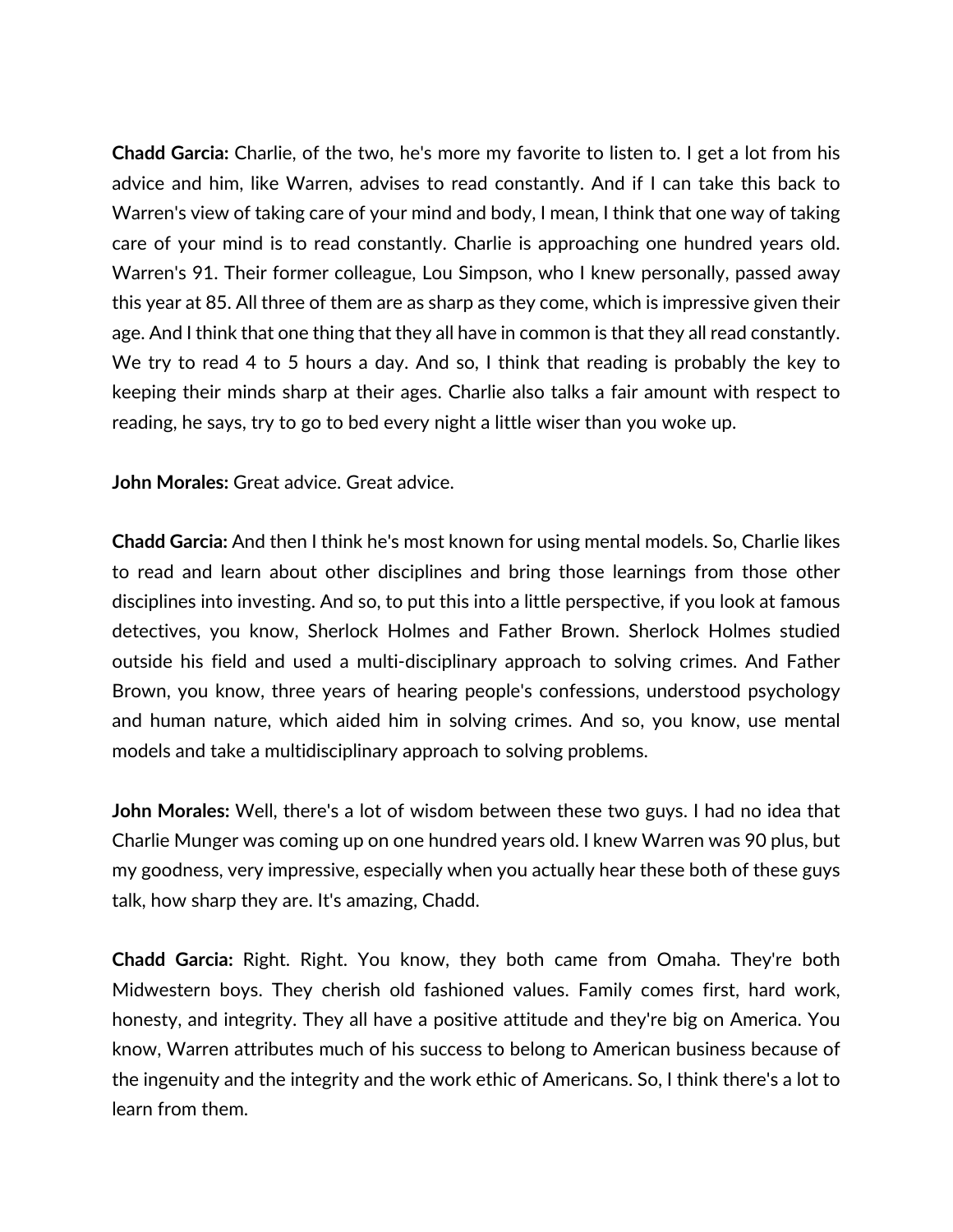**John Morales:** A quick word, how we can put some of their insights into practice in terms of the Ave Maria Funds, what should our listeners look for?

**Chadd Garcia:** Well, in the Focused Fund, which I run, you know, we are value investors in the sense that we are trying to buy businesses at a price that is less than I think they're worth. And when we buy them, we hold them for a very long, long time and let the businesses grow. So, in that sense, it's very much in line with how Warren and Charlie manage the portfolio at Berkshire.

**John Morales:** And how is the Ave Maria Mutual Fund going?

**Chadd Garcia:** The Focused Fund finished 2021, up about 28%, which it compares to the S&P 400 Mid-Cap Growth Fund Index. That was up around 19% and it was in the top 15% of its Morningstar category.

**John Morales:** That sounds that sounds tremendous. Well, as always. Thanks so much for your perspective. Appreciate you joining us this morning, Chadd. Thanks again.

**Chadd Garcia:** Great. Have a good day.

**John Morales:** You, too. Chadd Garcia, vice president of Schwartz Investment Counsel, the lead portfolio manager for the Ave Maria Focused Fund.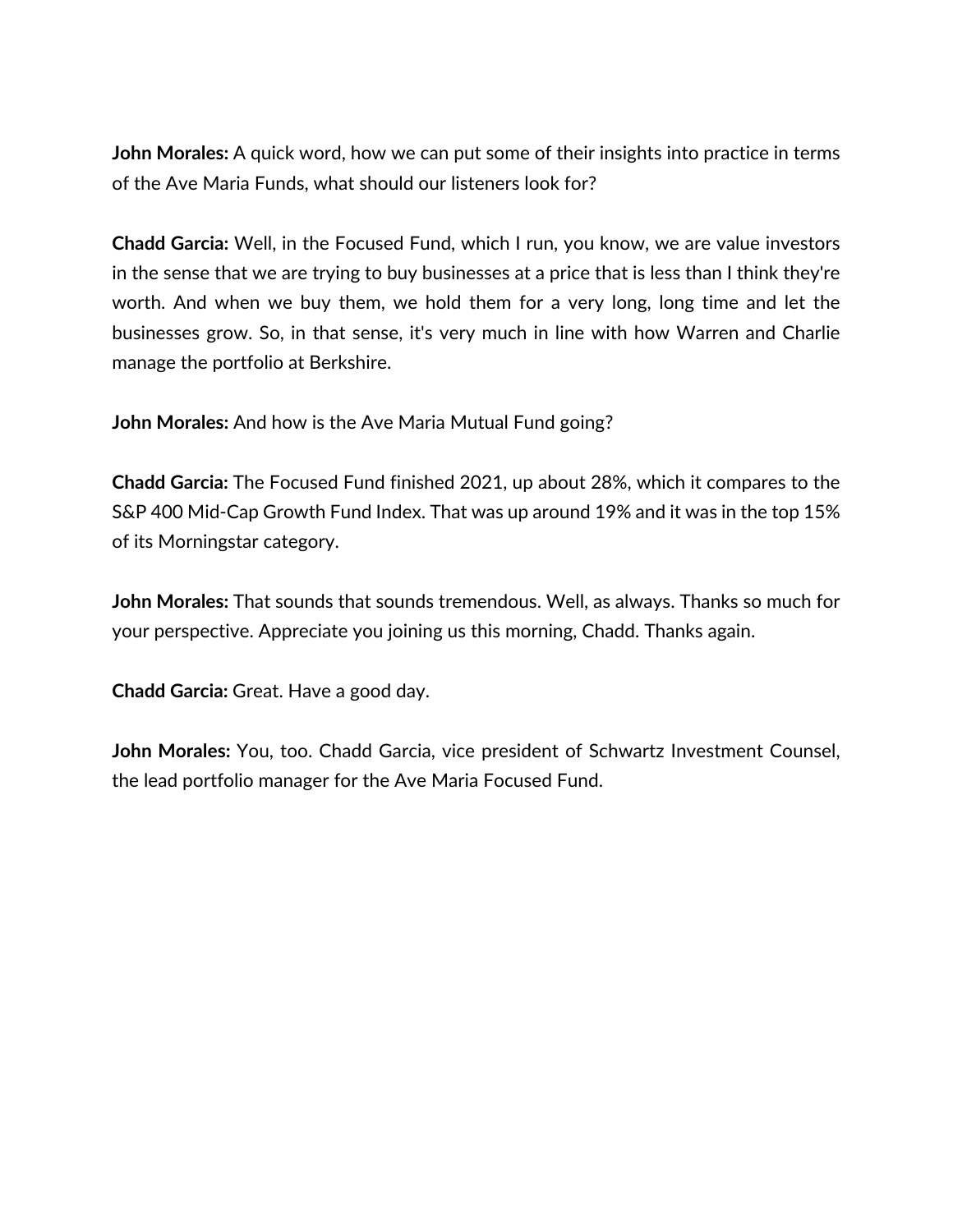## **IMPORTANT INFORMATION FOR INVESTORS**

Total Returns as of 3-31-22

|                                                 | <b>Year to</b> |           | <b>Since</b>            | <b>Gross/Net</b><br><b>Prospectus</b><br><b>Expense</b> |
|-------------------------------------------------|----------------|-----------|-------------------------|---------------------------------------------------------|
|                                                 | Date           | 1 Yr.     | Inception <sup>^*</sup> | Ratio <sup>1</sup>                                      |
| Ave Maria Focused Fund                          | $-14.14%$      | 5.05%     | 17.88%                  | 1.30%/1.26%                                             |
| $S\&P 500^{\circ}$ Index                        | $-4.60\%$      | 15.65%    | 29.84%                  |                                                         |
| S&P MidCap 400 <sup>®</sup> Growth Index -9.04% |                | $-0.36\%$ | 27.65%                  |                                                         |

^ Annualized \* Since Inception date is 5-1-2020

1The adviser has contractually agreed to limit the ordinary operating expenses (excluding Acquired Fund Fees and Expenses, interest, taxes, brokerage costs and extraordinary expenses) of the Ave Maria Focused Fund to an amount not exceeding 1.25% of the Fund's average daily net assets until at least May 1, 2023.

*Performance data quoted represents past performance, which is no guarantee of future results. Investment return and principal value are historical and may fluctuate so that redemption value may be worth more or less than the original cost. Current performance may be lower or higher than what is quoted.* Performance data reflects certain fee waivers and reimbursements. Without such waivers, performance would have been lower. *Call 1-866- AVE-MARIA or visit www.avemariafunds.com for the most current month-end performance.*

Berkshire Hathaway, Inc. is not held in either the Ave Maria Focused Fund or the Ave Maria Growth Fund.

**Morningstar Percentile Rankings is the fund's total-return percentile rank relative to all funds that have the same Morningstar Category. The highest (or most favorable) percentile rank is 1 and the lowest (or least favorable) percentile rank is 100. The topperforming fund in a category will always receive a rank of 1. In the Morningstar Large**